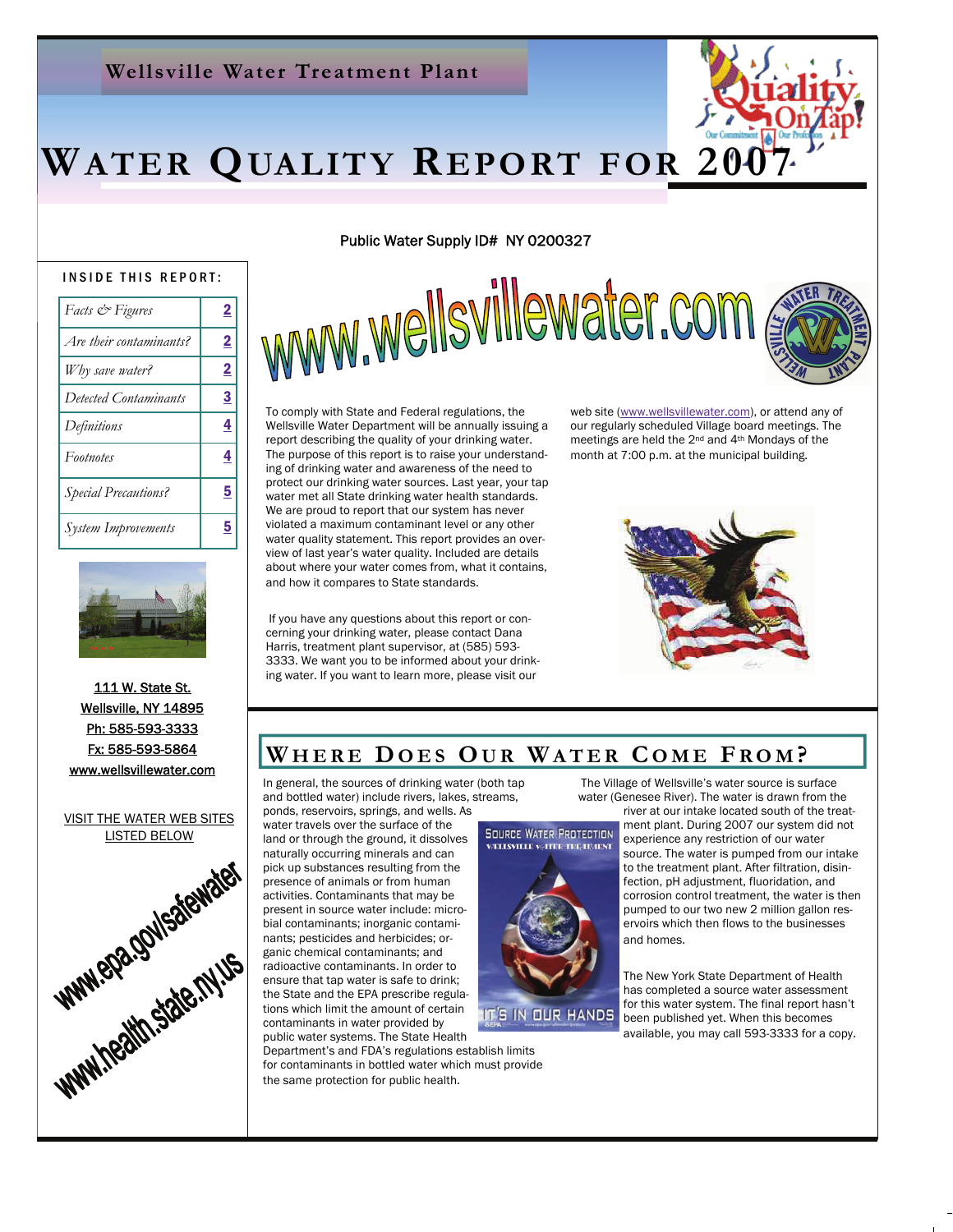#### **Water Quality Report for 2007**

### **F ACTS AND FIGURES**

Our water system serves 5700 people through 2300 service connections. The total water produced in 2007 was 277 million gallons. The daily average water pumped into the system was 758,000 gallons. Our highest single day was 1,731,000. The amount of water delivered to customers was 218 million gallons; this leaves 59 million gallons of water unaccounted for. (22% of the amount pumped). This unaccounted for water includes water used for flushing mains, fighting fires, fire training, and leaks. In 2007 our water customers were charged \$0.54 per unit of water (1 unit equals 748 gallons) for 1 to 3 units, \$3.68 per unit of water for 4 to 50 units, \$2.54 per unit for 50 to 100 units, \$2.27 per unit for 101 to 150 units, \$1.32 per unit over 150 units. Plus a monthly service charge of \$14.00.

 Please visit our web site wellsvillewater.com/water\_rates.htm for a more de[tailed explanation of the billing charge](http://www.wellsvillewater.com/water_rates.htm)s.



**1 unit equals 748 gallons of water** 

*wellsvillewater.com/ [water\\_rates.htm](http://www.wellsvillewater.com/water_rates.htm)*

### **Are there contaminants in our drinking water?**

As the State regulations require, we routinely test your drinking water for numerous contaminants. These contaminants include: total coliform, turbidity, inorganic compounds, nitrate, nitrite, lead, copper, volatile organic compounds, total trihalomethanes, radiological, and synthetic organic compounds. The table of detected contaminants included with this report depicts which compounds were detected in your drinking water. For further information on all of the contaminants tested and their results see the list on pages 3 & 5 or visit our web site. The State allows us to test for some contaminants less than once per year because the concentrations of these contaminants do not change

frequently. Some of our data though representative, are more than one year old.

 It should be noted that all drinking water, including bottled drinking water, might be reasonably expected to contain at least small amounts of some contaminants. The presence of contaminants does not necessarily indicate that the water poses a health risk. More information about contaminants and potential health effects can be obtained by calling the EPA's Safe Drinking Water Hotline at (800) 426-4791 or the Allegany County Department of Health at (585) 268-9250.

**For all of our current lab results, visit our web site** 

*wellsvillewater.com/ l[ab\\_results.htm](http://www.wellsvillewater.com/lab_results.htm)*

### **Why save water and how to avoid wasting it?**

Although our system is very fortunate to have an adequate amount of water to meet present and future demands, there are a number of reasons why it is important to conserve water: Saving water saves energy and some of the costs associated with both of these necessities  $\bullet$  of life.

• Saving water reduces the cost of energy required to pump water.

- **Saving water lessens the** strain on water systems
- during a dry spell or
- drought, helping to avoid
- severe water use restrictions so that essential fire

. . . . . . .

fighting needs are met.

You can play a role in conserving water by becoming conscious of the amount of water your household is using, and by looking for ways to use less whenever you can. It is not hard to conserve water.

#### Conservation tips include:

• Dishwashers use 15 gallons for every cycle, regardless of how many dishes are loaded. So load it to capacity every time.

• Check every faucet in your home for leaks. Just a slow drip can waste 15 to 20 gallons a day. Fix it and you can save almost 6,000 gallons per year.

• Check your toilets for leaks by putting a few drops of food coloring in the tank, watch for a few minutes to see if the color shows up in the bowl. It is not uncommon to lose up to 100 gallons a day from one of the otherwise invisible toilet leaks. Fix it and you can save more than 30,000 gallons per year.

Use water-saving, flow-restricting shower heads and low flow faucets (aerators).

Use your water meter to detect hidden leaks. Simply turn off all taps and water using appliances. Check your meter reading, and then check again after 15 minutes, if it moved, you have a leak. Most of our meters have a leak detector dial in the middle of them (usually a white arrow), that if turning when everything

is off signifies a leak.

• Don't cut your lawn too short, longer grass saves water.

• Water you lawn after 6:00 pm, this prevents water loss due to evaporation.

• When washing you car don't let the hose run continuously.

• When brushing your teeth, shaving or shampooing avoid running the water unnecessarily.

Water your garden and lawn only when necessary. Remember that a layer of mulch in the flower beds and garden is not only aesthetically pleasing but will help retain moisture.

**◇◇◇◇◇◇◇◇◇◇◇◇◇◇◇◇◇◇◇◇◇◇◇◇◇◇◇◇**◇◇ **For More Tips visit our web site**  *wel[lsvillewater.com/tips\\_problems.htm](http://www.wellsvillewater.com/tips_problems.htm)*<del></del>

**Page 2**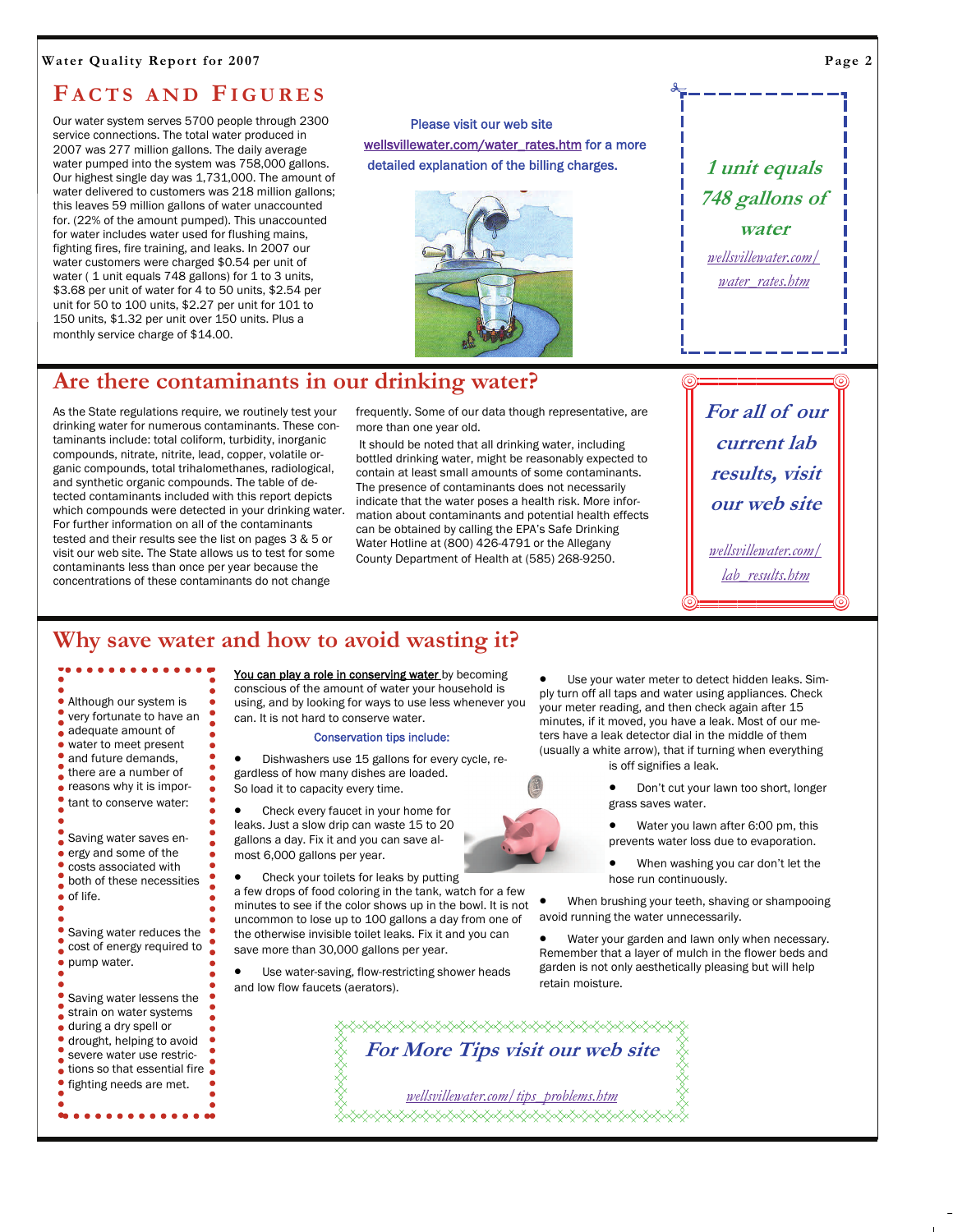### *TABLE OF DETECTED CONTAMINANTS*

| <b>CONTAMINANT</b>                                                                                 | <b>VIOLATION</b><br>YES/NO | <b>DATE OF</b><br><b>SAMPLE</b> | <b>LEVEL</b><br><b>DETECTED</b><br>(RANGE) | <b>LEVEL OF</b><br><b>MEASUMENT</b> | <b>MCLG</b>    | <b>REGULATORY</b><br><b>LIMIT</b> | <b>LIKELY SOURCE OF</b><br><b>CONTAMINATION</b>                         |  |  |
|----------------------------------------------------------------------------------------------------|----------------------------|---------------------------------|--------------------------------------------|-------------------------------------|----------------|-----------------------------------|-------------------------------------------------------------------------|--|--|
| <b>Microbiological Contaminants:</b>                                                               |                            |                                 |                                            |                                     |                |                                   |                                                                         |  |  |
| Turbidity <sup>2</sup>                                                                             | N <sub>O</sub>             | 11/26/<br>2007                  | 0.15<br>$(0.03 - 0.15)$                    | <b>NTU</b>                          | N/A            | <b>TT</b><br>0.3                  | Soil Runoff                                                             |  |  |
| Radiological Contaminants: No Contaminants detected - 06/04/2000 (every eight years)               |                            |                                 |                                            |                                     |                |                                   |                                                                         |  |  |
| <b>Inorganic Contaminants:</b>                                                                     |                            |                                 |                                            |                                     |                |                                   |                                                                         |  |  |
| Barium                                                                                             | N <sub>O</sub>             | 02/13<br>2007                   | 0.043                                      | mg/l                                | $\overline{2}$ | MCL 2                             | Discharge of drilling<br>wastes; metal refineries;<br>natural deposits. |  |  |
| Chloride                                                                                           | N <sub>O</sub>             | 05/26<br>2007                   | 27.4<br>$(0.3 - 27.4)$                     | mg/l                                | N/A            | <b>MCL 250</b>                    | Naturally occurring or<br>road salt contamination.                      |  |  |
| Copper $3$                                                                                         | N <sub>O</sub>             | 08/15<br>2007                   | < 0.25<br>$(<0.25-2.00)$                   | mg/l                                | 1.3            | AL<br>1.3                         | Corrosion of galvanized<br>pipes; natural deposits.                     |  |  |
| Fluoride                                                                                           | NO                         | 04/08/<br>2007                  | 1.79<br>$(0.64 - 1.79)$                    | mg/l                                | N/A            | <b>MCL 2.2</b>                    | Natural deposits; water<br>additive that promotes<br>strong teeth.      |  |  |
| Lead <sup>4</sup>                                                                                  | N <sub>O</sub>             | 08/15<br>2007                   | 0.004<br>$(< 0.01 -$<br>0.045              | $\frac{u g}{l}$                     | $\mathbf{0}$   | AL<br>15                          | Corrosion of household<br>plumbing systems;<br>natural deposits.        |  |  |
| Nickel                                                                                             | NO                         | 02/13<br>2007                   | 0.0016                                     | mg/l                                | 0.1            | N/A                               | Erosion of natural<br>deposits                                          |  |  |
| Sodium                                                                                             | N <sub>O</sub>             | 02/13<br>2007                   | 10.0                                       | mg/1                                | N/A            | N/A                               | Naturally occurring                                                     |  |  |
| Zinc                                                                                               | N <sub>O</sub>             | 02/13<br>2007                   | 0.031                                      | mg/l                                | 5              | N/A                               | Naturally occurring                                                     |  |  |
| <b>Synthetic Organic Chemicals (Pesticides / Herbicides)</b> No Contaminants detected - 04/04/2007 |                            |                                 |                                            |                                     |                |                                   |                                                                         |  |  |
| Volatile Organic Contaminants: No Contaminants detected - 02/13/2007                               |                            |                                 |                                            |                                     |                |                                   |                                                                         |  |  |
| <b>Disinfection Byproducts:</b>                                                                    |                            | 08/28                           | 28.7                                       |                                     |                |                                   |                                                                         |  |  |
| HAA5 <sup>5,7</sup>                                                                                | N <sub>O</sub>             | 2007                            | $(20.7 - 37.8)$                            | $\frac{u}{g}$                       | N/A            | MCL <sub>60</sub>                 | By product of drinking<br>water chlorination.                           |  |  |
| Total<br>Trihalomethanes <sup>6,7</sup>                                                            | NO                         | 08/28<br>2007                   | 31.1<br>$(24.0 - 46.8)$                    | $\frac{u g}{l}$                     | N/A            | MCL80                             | By product of drinking<br>water chlorination.                           |  |  |
| <b>Total Organic Compounds: Disinfection byproduct precursor</b>                                   |                            |                                 |                                            |                                     |                |                                   |                                                                         |  |  |
| Entry Point <sup>7</sup>                                                                           | N <sub>O</sub>             | 11/14/<br>2007                  | 1.1<br>$($ - 1 - 1 .6)                     | mg/l                                | N/A            | TT 35%<br>removal                 | Disinfection<br>byproduct precursor                                     |  |  |
| Source <sup>7</sup>                                                                                | N <sub>O</sub>             | 05/02/<br>2007                  | 2.6<br>$(1.5-3.3)$                         | mg/l                                | N/A            | N/A                               | Disinfection<br>byproduct precursor                                     |  |  |

**For a complete laboratory results listing visit our web site** 

**wellsvillewater.com/lab\_results.htm**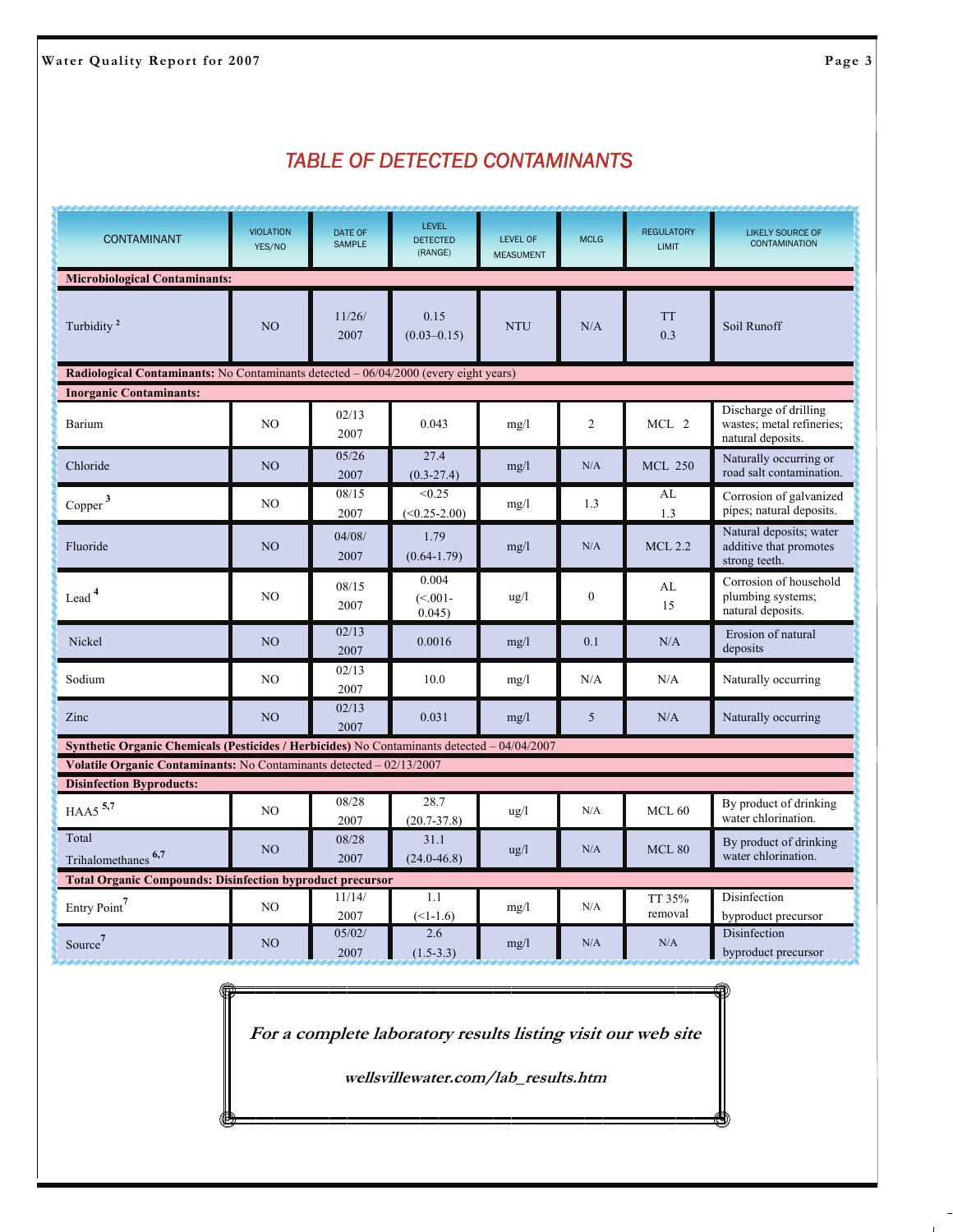### What does this information mean?

As you can see from the table of detected contaminants, our system had no violations. We have learned through our testing that some contaminants have been detected: however, these contaminants were detected below the level allowed by the State.

1– A violation occurs in systems collecting less than 40 samples per month when two or more samples are total coliform positive.

2- Turbidity is a measure of the cloudiness of the water. We test it because it is a good indicator of the effectiveness of our filtration system. Our highest single turbidity measurement for the year occurred on 10/12/2006. State regulations require that turbidity must always be below 0.3 NTU. 100% of our samples met this turbidity performance standard.

3 - The level presented represents the 90<sup>th</sup> percentile of the 20 sites tested. A percentile is a value on a scale of 100 that indicates the percent of a distribution that is equal to or below it. The 90th percentile is equal to or greater than 90% of the copper values detected at your water system. In this case 20 samples were collected at your water system and the 90<sup>th</sup> percentile value was the 18<sup>th</sup> highest value . The action level for copper was exceeded at one of the sites tested.

4 - The level presented represents the 90<sup>th</sup> percentile of the 20 sites tested. The action level for lead was exceeded at one of the sites tested.

5– HAA5's (mono-,di, & trichloroacetic acid, and mono-, & dibromoacetic acid)

6 - Total Trihalomethanes (TTHM's - chloroform, bromodichloromethane, dibromochloromethane, and bromoform)

7–This level represents the annual quarterly average calculated from data collected.

#### Footnotes: The Contract of Contract of Contract of Contract of Contract of Contract of Contract of Contract of Contract of Contract of Contract of Contract of Contract of Contract of Contract of Contract of Contract of Con

Maximum Contaminant Level (MCL): The highest level of a contaminant that is allowed in drinking water. MCLs are set as close to the MCLGs as feasible.

*Maximum Contaminant Level Goal* (MCLG): The level of a contaminant in drinking water below which there is no known or expected risk to health. MCLGs allow for a margin of safety.

**Action Level (AL):** The concentration of a contaminant, which, if exceeded, triggers treatment or other requirements that a water system must follow.

**Treatment Technique (TT):** A required process intended to reduce the level of a contaminant in drinking water.

*Non-Detects* (ND): Laboratory analysis indicates that the constituent is not present.

*Nephelometric Turbidity Unit (NTU):* A measure of the clarity of water. Turbidity in excess of 5 NTU is just noticeable to the average person.

> **Milligrams per liter (mg/l):** Corresponds to one part of liquid in one million parts of liquid (parts per million - ppm).

**Micrograms per liter (ug/l):** Corresponds to one part of liquid in one billion parts of liquid (parts per billion - ppb).